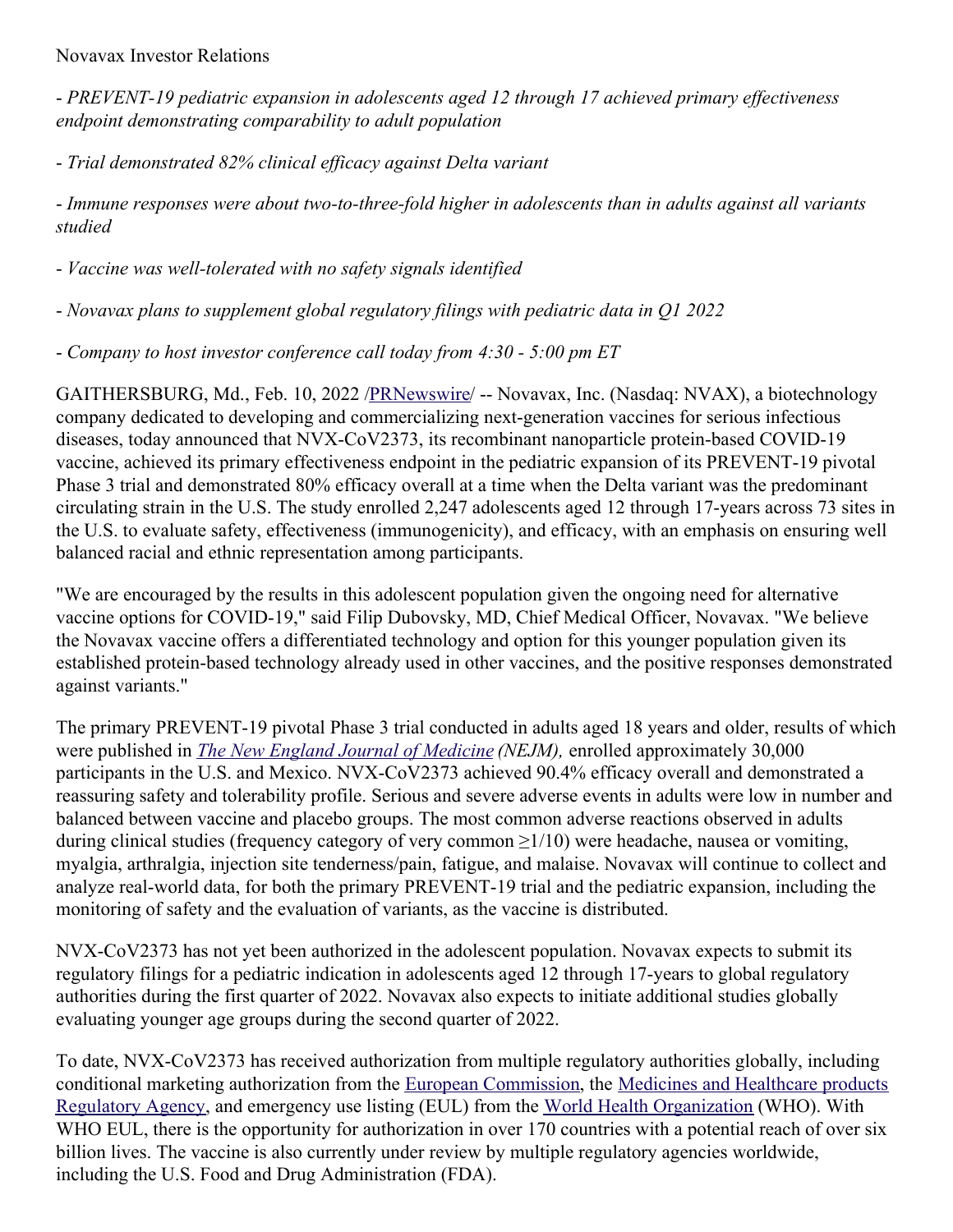### **Results: Clinical efficacy consistent between adolescent and adult participants**

In the placebo-controlled, observer-blinded study, adolescent participants were randomized 2:1 to receive active vaccine or placebo. Study participants underwent blinded crossover to alternate study material after the required safety data were collected to ensure that all participants received active vaccine. During the period of placebo-controlled observation, NVX-CoV2373 demonstrated overall protective efficacy of 79.5% (95% CI: 46.8, 92.1) against COVID-19. Efficacy was consistent across age groups and all cases observed in the vaccine group were mild as defined by the trial protocol.

Efficacy endpoints were accrued from May 24 through September 27, 2021 – a time when the Delta variant was the predominant strain in the U.S., showing high transmission and high severity of disease. Sequence data are available for 11 of the 20 confirmed cases, 100% of which were determined to be caused by the Delta variant. Vaccine efficacy against the Delta variant was 82.0% (95% CI: 32.4, 95.2).

### **Results: Consistent response to variants**

Data from the pediatric expansion of PREVENT-19 showed in post hoc analyses robust immune responses in adolescents, including IgG responses against Spike proteins of several variants (including Alpha, Beta, Delta, Gamma, Mu, and Omicron) that were 2-3-fold higher than in adults, with 100% seroconversion against all variants following a 2-dose series of vaccinations. Adolescent functional immune responses (hACE2 receptor inhibition) against these variants were 2.4-4-fold higher than in adults against all evaluated variants.

# **Results: A reassuring safety and reactogenicity profile**

Preliminary safety data from the pediatric expansion of PREVENT-19 showed the vaccine to be generally well-tolerated. Serious and severe adverse events were low in number and balanced between vaccine and placebo groups, and not considered related to the vaccine. Local and systemic reactogenicity was generally lower than or similar to adults, after the first and second dose. The most common adverse reactions observed were injection site tenderness/pain, headache, myalgia, fatigue, and malaise. There was no increase in reactogenicity in younger (12 to <15 years old) adolescents compared to older (15 to <18 years old) adolescents. No safety signal was observed through the placebo-controlled portion of the study.

### **Study Endpoints**

The pediatric expansion of PREVENT-19 achieved its primary effectiveness (immunogenicity) endpoint, with neutralizing antibody responses non-inferior to those observed in young-adult (18 to 26 years old) participants from PREVENT-19. Adolescent neutralizing antibody responses using wild-type SARS-CoV-2 were approximately 1.5-fold higher in adolescents than in young adults, meeting FDA-specified criteria.

### **About PREVENT-19**

PREVENT-19 (the **PRE**-fusion protein subunit **V**accine **E**fficacy **N**ovavax **T**rial | COVID**-19**) is a 2:1 randomized, placebo-controlled, observer-blinded study to evaluate the efficacy, safety and immunogenicity of NVX-CoV2373 with Matrix-M™ adjuvant in 29,960 participants 18 years of age and older in 119 locations in the United States and Mexico, compared with placebo. The pediatric expansion of PREVENT-19 is a 2:1 randomized, placebo-controlled, observer-blinded study to evaluate the safety, effectiveness, and efficacy of NVX-CoV2373 with Matrix-M™ adjuvant in 2,247 adolescent participants 12- to 17-years of age in 73 locations in the United States, compared with placebo.

PREVENT-19 is being conducted with support from the U.S. government, including the Department of Defense, the Biomedical Advanced Research and Development Authority (BARDA), part of the Office of the Assistant Secretary for Preparedness and Response at the U.S. Department of Health and Human Services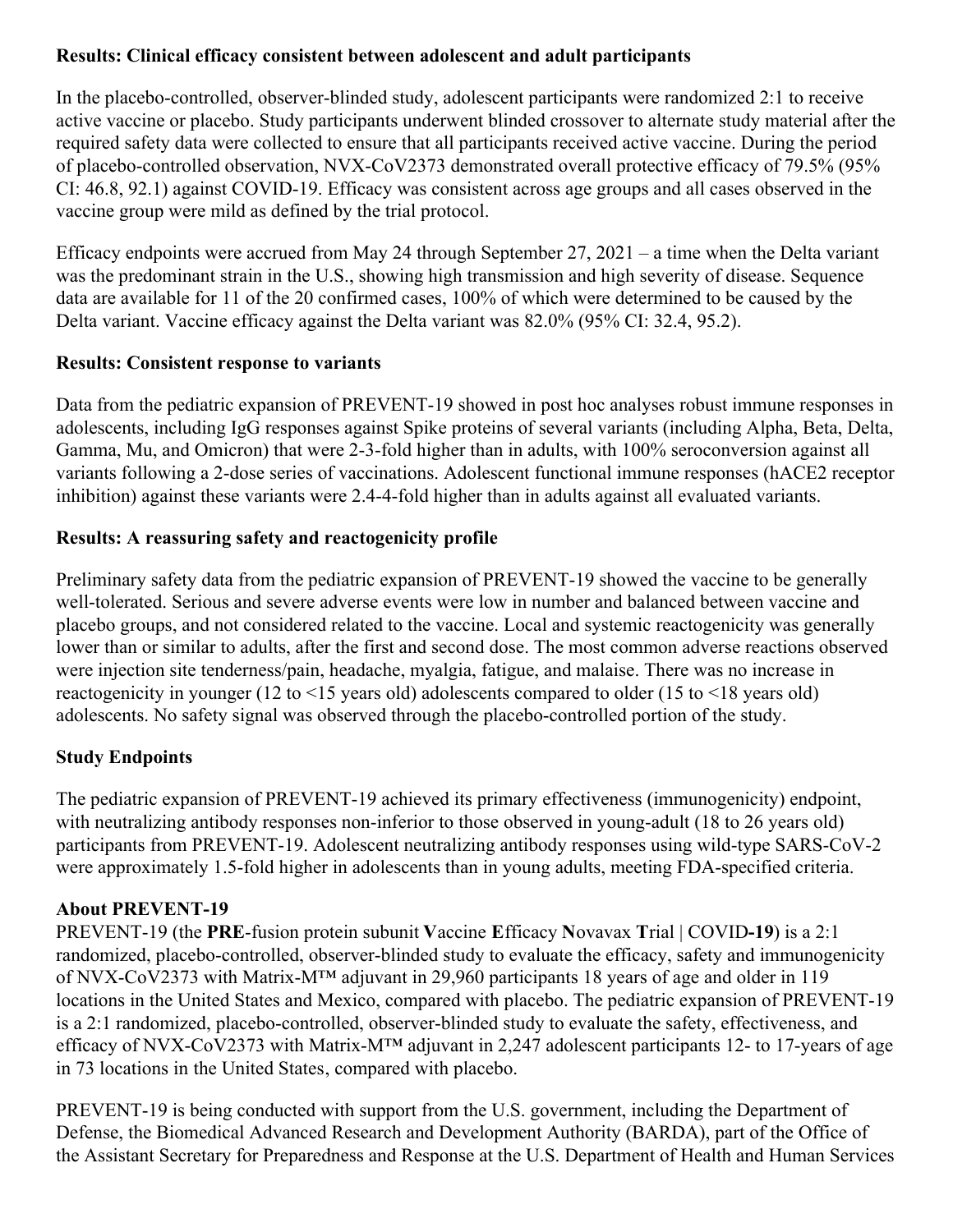(HHS), and the National Institute of Allergy and Infectious Diseases (NIAID), part of the National Institutes of Health (NIH) at HHS. BARDA is providing up to \$1.75 billion under a Department of Defense agreement.

# **Conference Call**

Novavax will host a conference call for investors today at 4:30 p.m. ET. The dial-in numbers for the conference call are (877) 870-4263 (Domestic) or (412) 317-0790 (International). Participants will be prompted to request to join the Novavax, Inc. call. A replay of the conference call will be available starting at 7:30 p.m. ET on February 10, 2022 until 11:59 p.m. ET on February 17, 2022. To access the replay by telephone, dial (877) 344-7529 (Domestic) or (412) 317-0088 (International) and use passcode 3932770.

A webcast of the conference call can also be accessed on the Novavax website at [novavax.com/events](https://c212.net/c/link/?t=0&l=en&o=3440781-1&h=1829805745&u=https%3A%2F%2Fc212.net%2Fc%2Flink%2F%3Ft%3D0%26l%3Den%26o%3D3398108-1%26h%3D1075217627%26u%3Dhttps%253A%252F%252Fprotect-us.mimecast.com%252Fs%252F0gHHC82A7pCjjZZvcwd3d-%253Fdomain%253Dnovavax.com%26a%3Dnovavax.com%252Fevents&a=novavax.com%2Fevents). A replay of the webcast will be available on the Novavax website until May 10, 2022.

### **About NVX-CoV2373**

NVX-CoV2373 is a protein-based vaccine engineered from the genetic sequence of the first strain of SARS-CoV-2, the virus that causes COVID-19 disease. NVX-CoV2373 was created using Novavax' recombinant nanoparticle technology to generate antigen derived from the coronavirus spike (S) protein and is formulated with Novavax' patented saponin-based Matrix-M™ adjuvant to enhance the immune response and stimulate high levels of neutralizing antibodies. NVX-CoV2373 contains purified protein antigen and can neither replicate, nor can it cause COVID-19.

Novavax' COVID-19 vaccine is packaged as a ready-to-use liquid formulation in a vial containing ten doses. The vaccination regimen calls for two 0.5 ml doses (5 mcg antigen and 50 mcg Matrix-M adjuvant) given intramuscularly 21 days apart. The vaccine is stored at 2°- 8° Celsius, enabling the use of existing vaccine supply and cold chain channels. Use of the vaccine should be in accordance with official recommendations.

Novavax has established partnerships for the manufacture, commercialization and distribution of NVX-CoV2373 worldwide. Existing authorizations leverage Novavax' manufacturing partnership with Serum Institute of India (SII), the world's largest vaccine manufacturer by volume. They will later be supplemented with data from additional manufacturing sites throughout Novavax' global supply chain.

# **About the NVX-CoV2373 Phase 3 trials**

NVX-CoV2373 is being evaluated in two pivotal Phase 3 trials.

PREVENT-19, a trial in the U.S. and Mexico that enrolled almost 30,000 participants aged 18 years and older, achieved 90.4% efficacy overall. It was designed as a 2:1 randomized, placebo-controlled, observerblinded study to evaluate the efficacy, safety and immunogenicity of NVX-CoV2373. The primary endpoint for PREVENT-19 was the first occurrence of PCR-confirmed symptomatic (mild, moderate or severe) COVID-19 with onset at least 7 days after the second dose in serologically negative (to SARS-CoV-2) adult participants at baseline. The statistical success criterion included a lower bound of 95% CI >30%. A secondary endpoint was the prevention of PCR-confirmed, symptomatic moderate or severe COVID-19. Both endpoints were assessed at least seven days after the second study vaccination in volunteers who had not been previously infected with SARS-CoV-2. It was generally well-tolerated and elicited a robust antibody response after the second dose in both studies. Full results of the trial were [published](https://c212.net/c/link/?t=0&l=en&o=3440781-1&h=467849857&u=https%3A%2F%2Fwww.nejm.org%2Fdoi%2Ffull%2F10.1056%2FNEJMoa2116185%3Fquery%3Dfeatured_home&a=New+England+Journal+of+Medicine) in the *New England Journal of Medicine (NEJM).*

A trial conducted in the U.K. with 14,039 participants aged 18 years and older was designed as a randomized, placebo-controlled, observer-blinded study and achieved overall efficacy of 89.7%. The primary endpoint was based on the first occurrence of PCR-confirmed symptomatic (mild, moderate or severe) COVID-19 with onset at least 7 days after the second study vaccination in serologically negative (to SARS-CoV-2) adult participants at baseline. Full results of the trial were published in *[NEJM](https://c212.net/c/link/?t=0&l=en&o=3440781-1&h=3617137863&u=https%3A%2F%2Fwww.nejm.org%2Fdoi%2Ffull%2F10.1056%2FNEJMoa2107659&a=NEJM)*.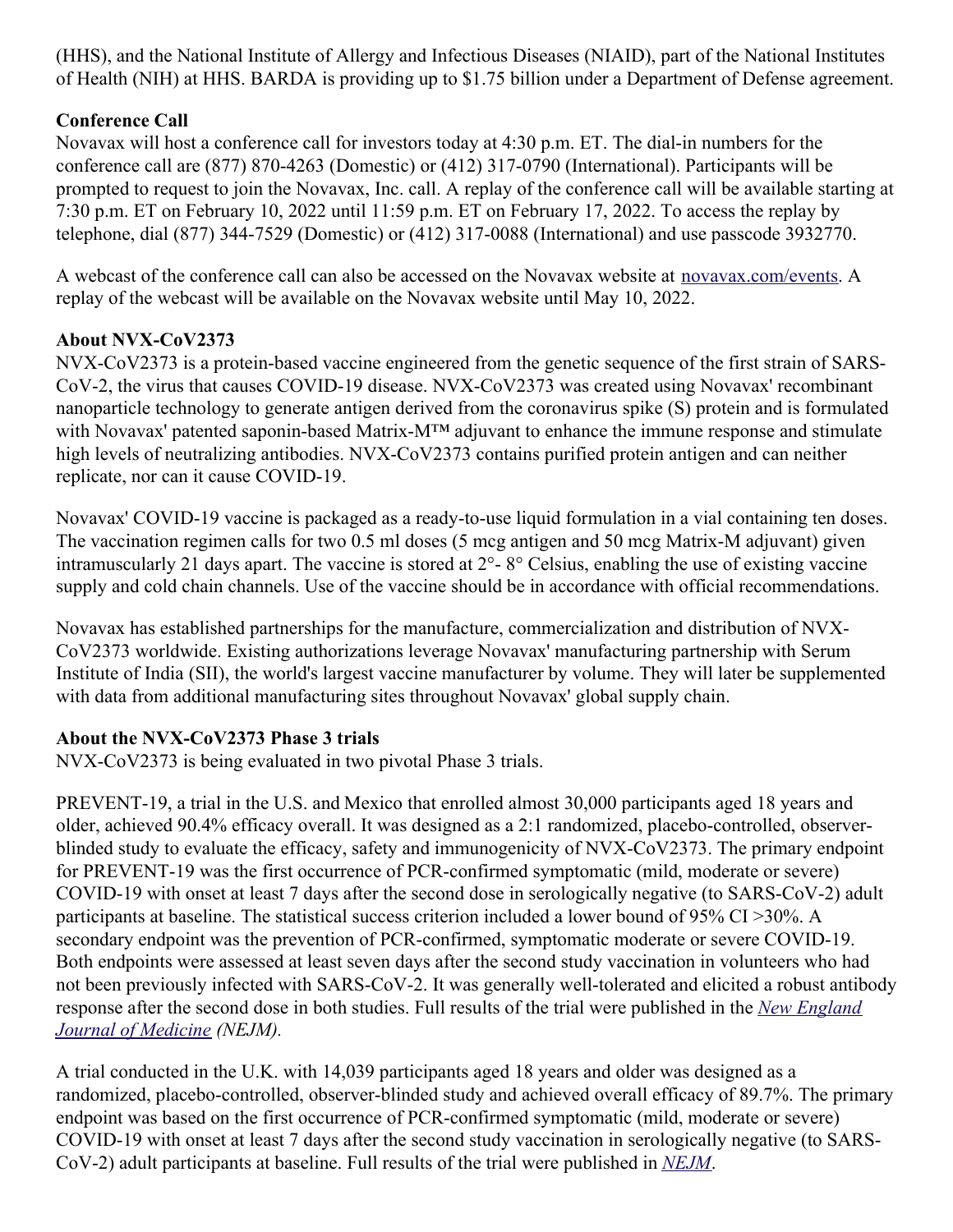#### **About Matrix-M™ Adjuvant**

Novavax' patented saponin-based Matrix-M™ adjuvant has demonstrated a potent and generally welltolerated effect by stimulating the entry of antigen-presenting cells into the injection site and enhancing antigen presentation in local lymph nodes, boosting immune response.

#### **About Novavax**

Novavax, Inc. (Nasdaq: NVAX) is a biotechnology company that promotes improved health globally through the discovery, development and commercialization of innovative vaccines to prevent serious infectious diseases. The company's proprietary recombinant technology platform harnesses the power and speed of genetic engineering to efficiently produce highly immunogenic nanoparticles designed to address urgent global health needs. NVX-CoV2373, the company's COVID-19 vaccine, has received conditional authorization from multiple regulatory authorities globally, including the European Commission and the World Health Organization. The vaccine is also under review by multiple regulatory agencies worldwide. In addition to its COVID-19 vaccine, Novavax is also currently evaluating a COVID-seasonal influenza combination vaccine in a Phase 1/2 clinical trial, which combines NVX-CoV2373 and NanoFlu, its quadrivalent influenza investigational vaccine candidate. These vaccine candidates incorporate Novavax' proprietary saponin-based Matrix-M™ adjuvant to enhance the immune response and stimulate high levels of neutralizing antibodies.

For more information, visit [www.novavax.com](https://c212.net/c/link/?t=0&l=en&o=3440781-1&h=3964594936&u=https%3A%2F%2Fc212.net%2Fc%2Flink%2F%3Ft%3D0%26l%3Den%26o%3D3395501-1%26h%3D2463599076%26u%3Dhttps%253A%252F%252Fc212.net%252Fc%252Flink%252F%253Ft%253D0%2526l%253Den%2526o%253D3392093-1%2526h%253D203886192%2526u%253Dhttps%25253A%25252F%25252Fc212.net%25252Fc%25252Flink%25252F%25253Ft%25253D0%252526l%25253Den%252526o%25253D3387216-1%252526h%25253D3917401194%252526u%25253Dhttps%2525253A%2525252F%2525252Fc212.net%2525252Fc%2525252Flink%2525252F%2525253Ft%2525253D0%25252526l%2525253Den%25252526o%2525253D3260461-1%25252526h%2525253D2897486098%25252526u%2525253Dhttp%252525253A%252525252F%252525252Fwww.novavax.com%252525252F%25252526a%2525253Dwww.novavax.com%252526a%25253Dwww.novavax.com%2526a%253Dwww.novavax.com%26a%3Dwww.novavax.com&a=www.novavax.com) and connect with us on [Twitter](https://c212.net/c/link/?t=0&l=en&o=3440781-1&h=105479535&u=https%3A%2F%2Fc212.net%2Fc%2Flink%2F%3Ft%3D0%26l%3Den%26o%3D3395501-1%26h%3D4221703946%26u%3Dhttps%253A%252F%252Fc212.net%252Fc%252Flink%252F%253Ft%253D0%2526l%253Den%2526o%253D3392093-1%2526h%253D1222342448%2526u%253Dhttps%25253A%25252F%25252Fc212.net%25252Fc%25252Flink%25252F%25253Ft%25253D0%252526l%25253Den%252526o%25253D3387216-1%252526h%25253D3606837610%252526u%25253Dhttps%2525253A%2525252F%2525252Fc212.net%2525252Fc%2525252Flink%2525252F%2525253Ft%2525253D0%25252526l%2525253Den%25252526o%2525253D3260461-1%25252526h%2525253D1316526774%25252526u%2525253Dhttps%252525253A%252525252F%252525252Fc212.net%252525252Fc%252525252Flink%252525252F%252525253Ft%252525253D0%2525252526l%252525253Den%2525252526o%252525253D3158017-1%2525252526h%252525253D500821283%2525252526u%252525253Dhttps%25252525253A%25252525252F%25252525252Ftwitter.com%25252525252FNovavax%2525252526a%252525253DTwitter%25252526a%2525253DTwitter%252526a%25253DTwitter%2526a%253DTwitter%26a%3DTwitter&a=Twitter), [LinkedIn](https://c212.net/c/link/?t=0&l=en&o=3440781-1&h=2733326919&u=https%3A%2F%2Fc212.net%2Fc%2Flink%2F%3Ft%3D0%26l%3Den%26o%3D3395501-1%26h%3D853375093%26u%3Dhttps%253A%252F%252Fc212.net%252Fc%252Flink%252F%253Ft%253D0%2526l%253Den%2526o%253D3392093-1%2526h%253D1325598136%2526u%253Dhttps%25253A%25252F%25252Fc212.net%25252Fc%25252Flink%25252F%25253Ft%25253D0%252526l%25253Den%252526o%25253D3387216-1%252526h%25253D2935962557%252526u%25253Dhttps%2525253A%2525252F%2525252Fc212.net%2525252Fc%2525252Flink%2525252F%2525253Ft%2525253D0%25252526l%2525253Den%25252526o%2525253D3260461-1%25252526h%2525253D1508558197%25252526u%2525253Dhttps%252525253A%252525252F%252525252Fc212.net%252525252Fc%252525252Flink%252525252F%252525253Ft%252525253D0%2525252526l%252525253Den%2525252526o%252525253D3158017-1%2525252526h%252525253D3702938248%2525252526u%252525253Dhttps%25252525253A%25252525252F%25252525252Fwww.linkedin.com%25252525252Fcompany%25252525252Fnovavax%25252525252F%2525252526a%252525253DLinkedIn%25252526a%2525253DLinkedIn%252526a%25253DLinkedIn%2526a%253DLinkedIn%26a%3DLinkedIn&a=LinkedIn), [Instagram](https://c212.net/c/link/?t=0&l=en&o=3440781-1&h=1486889287&u=https%3A%2F%2Fc212.net%2Fc%2Flink%2F%3Ft%3D0%26l%3Den%26o%3D3395501-1%26h%3D3574403071%26u%3Dhttps%253A%252F%252Fc212.net%252Fc%252Flink%252F%253Ft%253D0%2526l%253Den%2526o%253D3392093-1%2526h%253D64626343%2526u%253Dhttps%25253A%25252F%25252Fc212.net%25252Fc%25252Flink%25252F%25253Ft%25253D0%252526l%25253Den%252526o%25253D3387216-1%252526h%25253D844488893%252526u%25253Dhttps%2525253A%2525252F%2525252Fc212.net%2525252Fc%2525252Flink%2525252F%2525253Ft%2525253D0%25252526l%2525253Den%25252526o%2525253D3367039-1%25252526h%2525253D3348182013%25252526u%2525253Dhttps%252525253A%252525252F%252525252Fwww.instagram.com%252525252Fnovavax%252525252F%25252526a%2525253DInstagram%252526a%25253DInstagram%2526a%253DInstagram%26a%3DInstagram&a=Instagram) and [Facebook](https://c212.net/c/link/?t=0&l=en&o=3440781-1&h=3738538262&u=https%3A%2F%2Fc212.net%2Fc%2Flink%2F%3Ft%3D0%26l%3Den%26o%3D3395501-1%26h%3D1061571609%26u%3Dhttps%253A%252F%252Fc212.net%252Fc%252Flink%252F%253Ft%253D0%2526l%253Den%2526o%253D3392093-1%2526h%253D2234833677%2526u%253Dhttps%25253A%25252F%25252Fc212.net%25252Fc%25252Flink%25252F%25253Ft%25253D0%252526l%25253Den%252526o%25253D3387216-1%252526h%25253D4091724087%252526u%25253Dhttps%2525253A%2525252F%2525252Fwww.facebook.com%2525252FNovavax%2525252F%252526a%25253DFacebook%2526a%253DFacebook%26a%3DFacebook&a=Facebook).

#### **Forward-Looking Statements**

Statements herein relating to the future of Novavax, its operating plans and prospects, its partnerships, the ongoing development of NVX-CoV2373, including Novavax' plans to initiate additional global studies in Q1 2022, the scope, timing and outcome of future regulatory filings and actions, including Novavax' plans to supplement global regulatory filings with the pediatric data in Q1 2022 and the opportunity for authorization in over 170 countries, the potential impact and reach of Novavax and NVX-CoV2373 in addressing vaccine access, controlling the pandemic and protecting populations, and the efficacy, safety and intended utilization of NVX-CoV2373 are forward-looking statements. Novavax cautions that these forward-looking statements are subject to numerous risks and uncertainties that could cause actual results to differ materially from those expressed or implied by such statements. These risks and uncertainties include challenges satisfying, alone or together with partners, various safety, efficacy, and product characterization requirements, including those related to process qualification and assay validation, necessary to satisfy applicable regulatory authorities; difficulty obtaining scarce raw materials and supplies; resource constraints, including human capital and manufacturing capacity, on the ability of Novavax to pursue planned regulatory pathways; challenges meeting contractual requirements under agreements with multiple commercial, governmental, and other entities; and those other risk factors identified in the "Risk Factors" and "Management's Discussion and Analysis of Financial Condition and Results of Operations" sections of Novavax' Annual Report on Form 10- K for the year ended December 31, 2020 and subsequent Quarterly Reports on Form 10-Q, as filed with the Securities and Exchange Commission (SEC). We caution investors not to place considerable reliance on forward-looking statements contained in this press release. You are encouraged to read our filings with the SEC, available at [www.sec.gov](https://c212.net/c/link/?t=0&l=en&o=3440781-1&h=107092519&u=http%3A%2F%2Fwww.sec.gov%2F&a=www.sec.gov) and [www.novavax.com](https://c212.net/c/link/?t=0&l=en&o=3440781-1&h=56116919&u=http%3A%2F%2Fwww.novavax.com%2F&a=www.novavax.com), for a discussion of these and other risks and uncertainties. The forward-looking statements in this press release speak only as of the date of this document, and we undertake no obligation to update or revise any of the statements. Our business is subject to substantial risks and uncertainties, including those referenced above. Investors, potential investors, and others should give careful consideration to these risks and uncertainties.

#### **Contacts:**

Investors